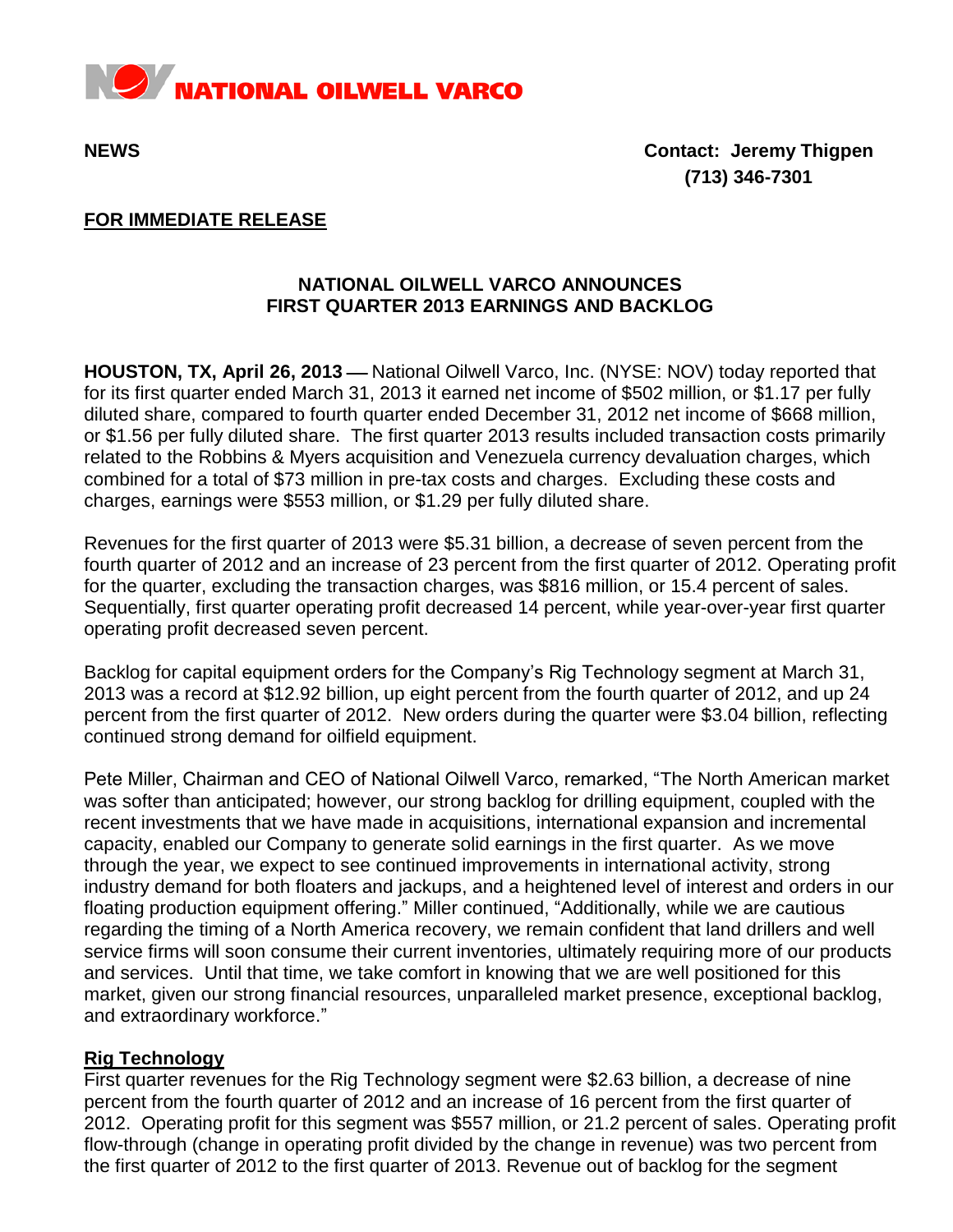increased 16 percent year-over-year, and was down ten percent from the fourth quarter of 2012 to \$1.98 billion for the first quarter of 2013.

## **Petroleum Services & Supplies**

Revenues for the first quarter of 2013 for the Petroleum Services & Supplies segment were \$1.70 billion, down four percent compared to fourth quarter 2012 results and flat from the first quarter of 2012. Operating profit was \$311 million, or 18.3 percent of revenue. Operating profit flow-through was down 64 percent from the fourth quarter of 2012 to the first quarter of 2013.

## **Distribution & Transmission**

The Distribution & Transmission segment generated first quarter revenues of \$1.23 billion, down three percent from the fourth quarter of 2012 and up 118 percent from the first quarter of 2012 (due mostly to previously disclosed mergers completed in 2012). First quarter operating profit was \$65 million, or 5.3 percent of sales. Operating profit flow-through was three percent from the first quarter of 2012 to the first quarter of 2013.

The Company has scheduled a conference call for April 26, 2013, at 8:00 a.m. Central Time to discuss first quarter results. The call will be broadcast through the Investor Relations link on National Oilwell Varco's web site at [www.nov.com,](http://www.nov.com/) and a replay will be available on the site for thirty days following the conference. Participants may also join the conference call by dialing **1- 800-446-1671 within North America** or **1-847-413-3362 outside of North America** five to ten minutes prior to the scheduled start time and asking for the "National Oilwell Varco Earnings Conference Call."

National Oilwell Varco is a worldwide leader in the design, manufacture and sale of equipment and components used in oil and gas drilling and production operations, the provision of oilfield services, and supply chain integration services to the upstream oil and gas industry.

Statements made in this press release that are forward-looking in nature are intended to be "forward-looking statements" within the meaning of Section 21E of the Securities Exchange Act of 1934 and may involve risks and uncertainties. These statements may differ materially from actual future events or results. Readers are referred to documents filed by National Oilwell Varco with the Securities and Exchange Commission, including the Annual Report on Form 10-K, which identify significant risk factors which could cause actual results to differ from those contained in the forward-looking statements.

- more -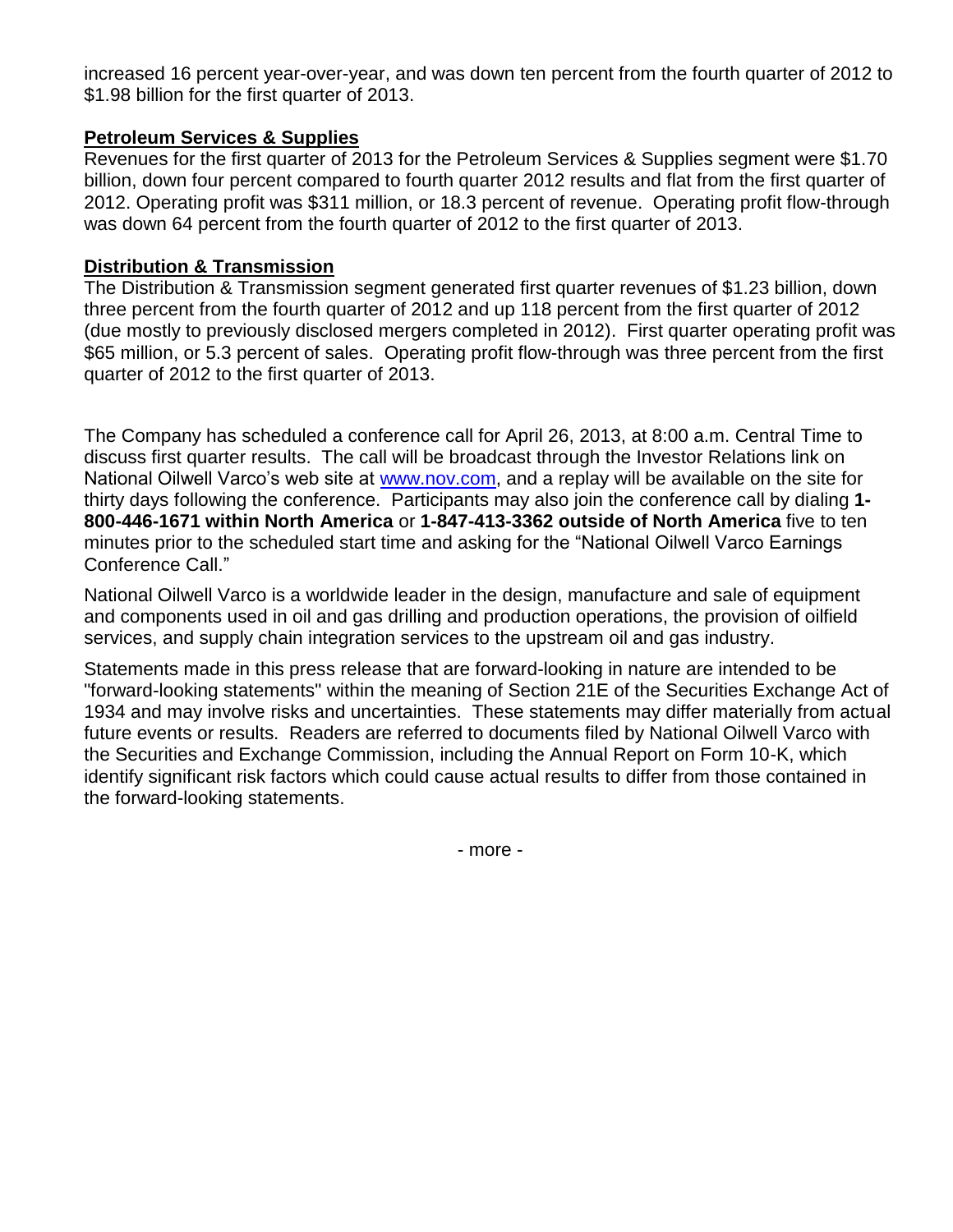### **NATIONAL OILWELL VARCO, INC. CONSOLIDATED BALANCE SHEETS (In millions, except share data)**

|                                                                                   | March 31,                 |                     |                           | December 31, |  |
|-----------------------------------------------------------------------------------|---------------------------|---------------------|---------------------------|--------------|--|
|                                                                                   |                           | 2013<br>(Unaudited) |                           | 2012         |  |
| <b>ASSETS</b>                                                                     |                           |                     |                           |              |  |
| Current assets:                                                                   |                           |                     |                           |              |  |
| Cash and cash equivalents                                                         | \$                        | 2,441               | \$                        | 3,319        |  |
| Receivables, net                                                                  |                           | 4,279               |                           | 4,320        |  |
| Inventories, net                                                                  |                           | 6,135               |                           | 5,891        |  |
| Costs in excess of billings                                                       |                           | 1,333               |                           | 1,225        |  |
| Deferred income taxes                                                             |                           | 332                 |                           | 349          |  |
| Prepaid and other current assets                                                  |                           | 474                 |                           | 574          |  |
| Total current assets                                                              |                           | 14,994              |                           | 15,678       |  |
| Property, plant and equipment, net                                                |                           | 3,215               |                           | 2,945        |  |
| Deferred income taxes                                                             |                           | 395                 |                           | 413          |  |
| Goodwill                                                                          |                           | 9,056               |                           | 7,172        |  |
| Intangibles, net                                                                  |                           | 5,399               |                           | 4,743        |  |
| Investment in unconsolidated affiliate                                            |                           | 410                 |                           | 393          |  |
| Other assets                                                                      |                           | 138                 |                           | 140          |  |
|                                                                                   | $\boldsymbol{\mathsf{S}}$ | 33,607              | $\boldsymbol{\mathsf{S}}$ | 31,484       |  |
| LIABILITIES AND STOCKHOLDERS' EQUITY                                              |                           |                     |                           |              |  |
| Current liabilities:                                                              |                           |                     |                           |              |  |
| Accounts payable                                                                  | \$                        | 1,283               | \$                        | 1,200        |  |
| Accrued liabilities                                                               |                           | 2,468               |                           | 2,571        |  |
| Billings in excess of costs                                                       |                           | 1,093               |                           | 1,189        |  |
| Current portion of long-term debt and short-term borrowings                       |                           |                     |                           | 1            |  |
| Accrued income taxes                                                              |                           | 406                 |                           | 355          |  |
| Deferred income taxes                                                             |                           | 388                 |                           | 333          |  |
| Total current liabilities                                                         |                           | 5,638               |                           | 5,649        |  |
| Long-term debt                                                                    |                           | 4,349               |                           | 3,148        |  |
| Deferred income taxes                                                             |                           | 2,451               |                           | 1,997        |  |
| Other liabilities                                                                 |                           | 439                 |                           | 334          |  |
| <b>Total liabilities</b>                                                          |                           | 12,877              |                           | 11,128       |  |
| Commitments and contingencies                                                     |                           |                     |                           |              |  |
| Stockholders' equity:                                                             |                           |                     |                           |              |  |
| Common stock – par value \$.01; 1 billion shares authorized; 427,216,689 and      |                           |                     |                           |              |  |
| 426,928,322 shares issued and outstanding at March 31, 2013 and December 31, 2012 |                           | 4                   |                           | 4            |  |
| Additional paid-in capital                                                        |                           | 8,772               |                           | 8,743        |  |
| Accumulated other comprehensive income (loss)                                     |                           | (7)                 |                           | 107          |  |
| Retained earnings                                                                 |                           | 11,831              |                           | 11,385       |  |
| Total Company stockholders' equity                                                |                           | 20,600              |                           | 20,239       |  |
| Noncontrolling interests                                                          |                           | 130                 |                           | 117          |  |
| Total stockholders' equity                                                        |                           | 20,730              |                           | 20,356       |  |
|                                                                                   | $\boldsymbol{\mathsf{S}}$ | 33,607              | $\$$                      | 31,484       |  |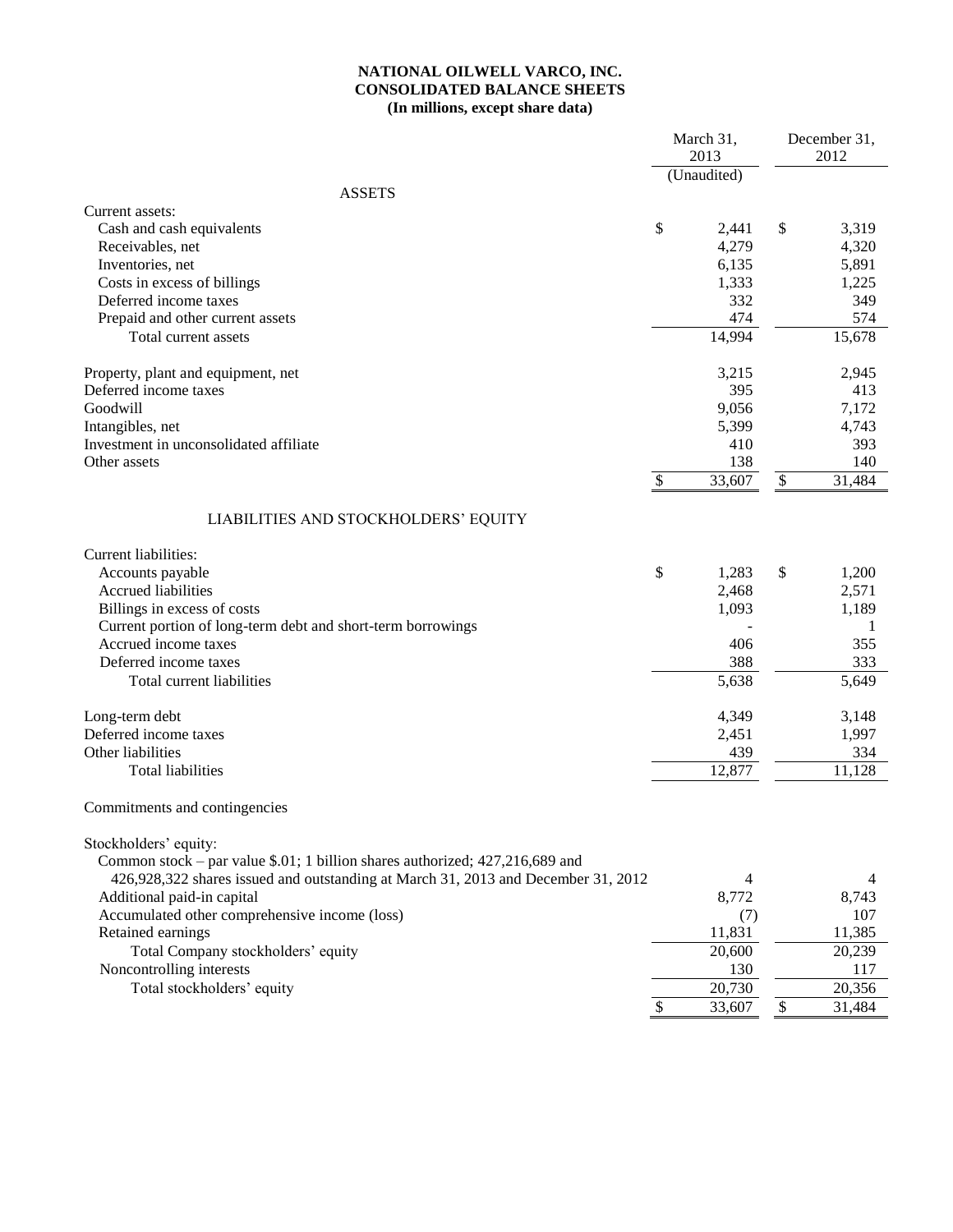#### **NATIONAL OILWELL VARCO, INC. CONSOLIDATED STATEMENTS OF INCOME (Unaudited) (In millions, except per share data)**

|                                                   | Three Months Ended      |       |            |       |                           |       |
|---------------------------------------------------|-------------------------|-------|------------|-------|---------------------------|-------|
|                                                   |                         |       | March 31,  |       | December 31,              |       |
|                                                   | 2013                    |       | 2012       |       | 2012                      |       |
|                                                   |                         |       |            |       |                           |       |
| Revenue:                                          |                         |       |            |       |                           |       |
| <b>Rig Technology</b>                             | \$                      | 2,628 | $\$$       | 2,259 | \$                        | 2,896 |
| Petroleum Services & Supplies                     |                         | 1,701 |            | 1,704 |                           | 1,770 |
| Distribution & Transmission                       |                         | 1,227 |            | 564   |                           | 1,268 |
| Eliminations                                      |                         | (249) |            | (224) |                           | (249) |
| Total revenue                                     |                         | 5,307 |            | 4,303 |                           | 5,685 |
| Gross profit                                      |                         | 1,287 |            | 1,271 |                           | 1,410 |
| Gross profit %                                    |                         | 24.3% |            | 29.5% |                           | 24.8% |
| Selling, general, and administrative              |                         | 471   |            | 390   |                           | 456   |
| Transaction and devaluation costs                 |                         | 73    |            | 7     |                           | 51    |
| Operating profit                                  |                         | 743   |            | 874   |                           | 903   |
| Interest and financial costs                      |                         | (28)  |            | (8)   |                           | (21)  |
| Interest income                                   |                         | 3     |            | 3     |                           | 2     |
| Equity income in unconsolidated affiliate         |                         | 19    |            | 17    |                           | 15    |
| Other income (expense), net                       |                         | (13)  |            | (13)  |                           | (28)  |
| Income before income taxes                        |                         | 724   |            | 873   |                           | 871   |
| Provision for income taxes                        |                         | 224   |            | 269   |                           | 203   |
| Net income                                        |                         | 500   |            | 604   |                           | 668   |
| Net loss attributable to noncontrolling interests |                         | (2)   |            | (2)   |                           |       |
| Net income attributable to Company                | \$                      | 502   | 7          | 606   | \$                        | 668   |
| Net income attributable to Company per share:     |                         |       |            |       |                           |       |
| <b>Basic</b>                                      | \$                      | 1.18  | \$         | 1.43  | \$                        | 1.57  |
| Diluted                                           | $\sqrt[6]{\frac{1}{2}}$ | 1.17  | $\sqrt{3}$ | 1.42  | $\boldsymbol{\mathsf{S}}$ | 1.56  |
| Weighted average shares outstanding:              |                         |       |            |       |                           |       |
| Basic                                             |                         | 426   |            | 423   |                           | 426   |
| Diluted                                           |                         | 428   |            | 426   |                           | 428   |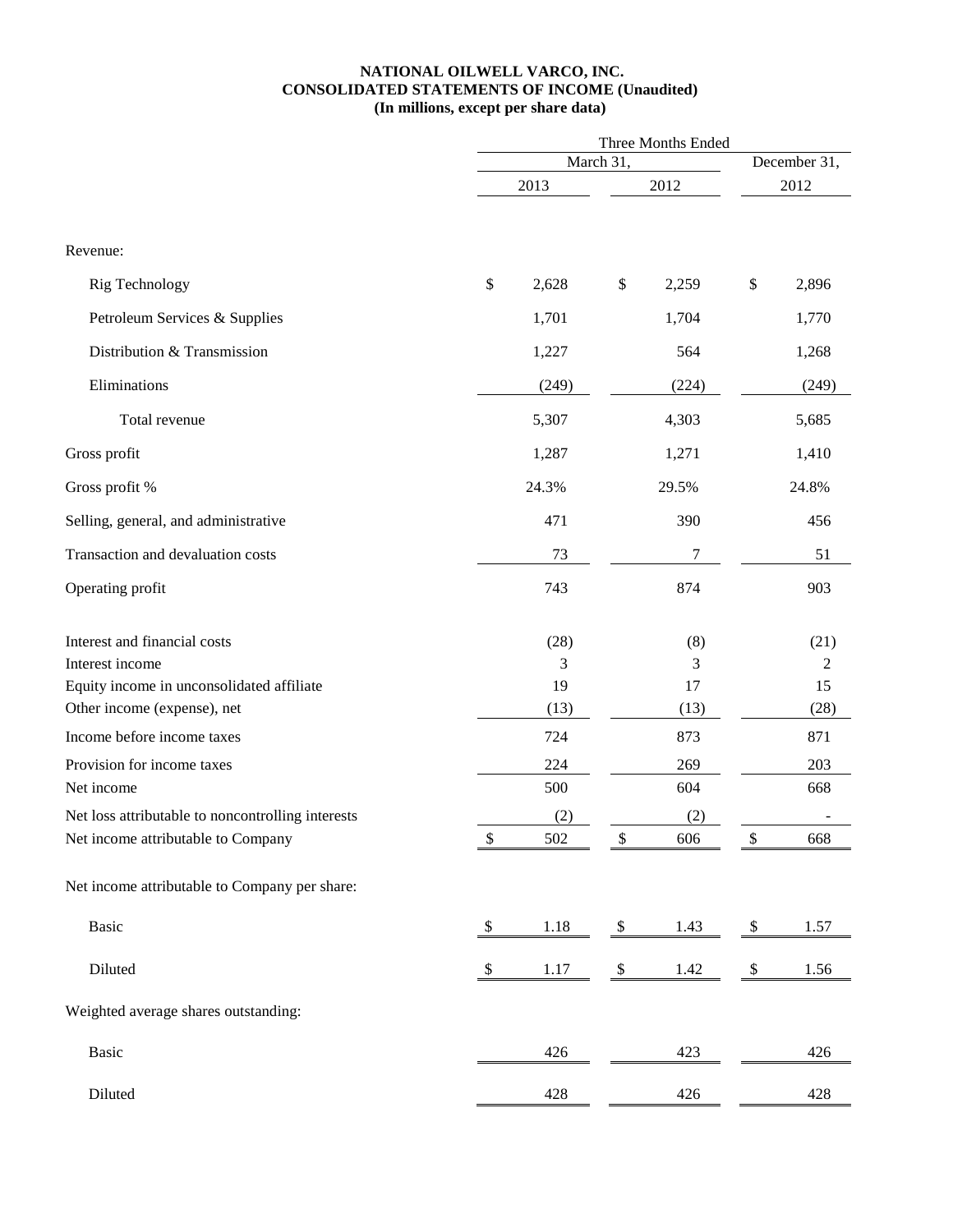#### **NATIONAL OILWELL VARCO, INC. OPERATING PROFIT – AS ADJUSTED SUPPLEMENTAL SCHEDULE (Unaudited) (In millions)**

|                                               | Three Months Ended        |                   |                           |                  |    |       |
|-----------------------------------------------|---------------------------|-------------------|---------------------------|------------------|----|-------|
|                                               | March 31,                 |                   |                           | December 31,     |    |       |
|                                               |                           | $\overline{2013}$ |                           | $\frac{1}{2012}$ |    | 2012  |
| Revenue:                                      |                           |                   |                           |                  |    |       |
| Rig Technology                                | \$                        | 2,628             | \$                        | 2,259            | \$ | 2,896 |
| Petroleum Services & Supplies                 |                           | 1,701             |                           | 1,704            |    | 1,770 |
| Distribution & Transmission                   |                           | 1,227             |                           | 564              |    | 1,268 |
| Eliminations                                  |                           | (249)             |                           | (224)            |    | (249) |
| <b>Total Revenue</b>                          | \$                        | 5,307             | $\boldsymbol{\mathsf{S}}$ | 4,303            | \$ | 5,685 |
| Operating profit:                             |                           |                   |                           |                  |    |       |
| Rig Technology                                | \$                        | 557               | \$                        | 551              | \$ | 648   |
| Petroleum Services & Supplies                 |                           | 311               |                           | 388              |    | 355   |
| Distribution & Transmission                   |                           | 65                |                           | 43               |    | 78    |
| Unallocated expenses and eliminations         |                           | (117)             |                           | (101)            |    | (127) |
| Total operating profit (before other costs)   | $\boldsymbol{\mathsf{S}}$ | 816               | $\$\,$                    | 881              | \$ | 954   |
| Operating profit %:                           |                           |                   |                           |                  |    |       |
| Rig Technology                                |                           | 21.2%             |                           | 24.4%            |    | 22.4% |
| Petroleum Services & Supplies                 |                           | 18.3%             |                           | 22.8%            |    | 20.1% |
| Distribution & Transmission                   |                           | 5.3%              |                           | 7.6%             |    | 6.2%  |
| Other unallocated                             |                           |                   |                           |                  |    |       |
| Total operating profit % (before other costs) |                           | 15.4%             |                           | 20.5%            |    | 16.8% |